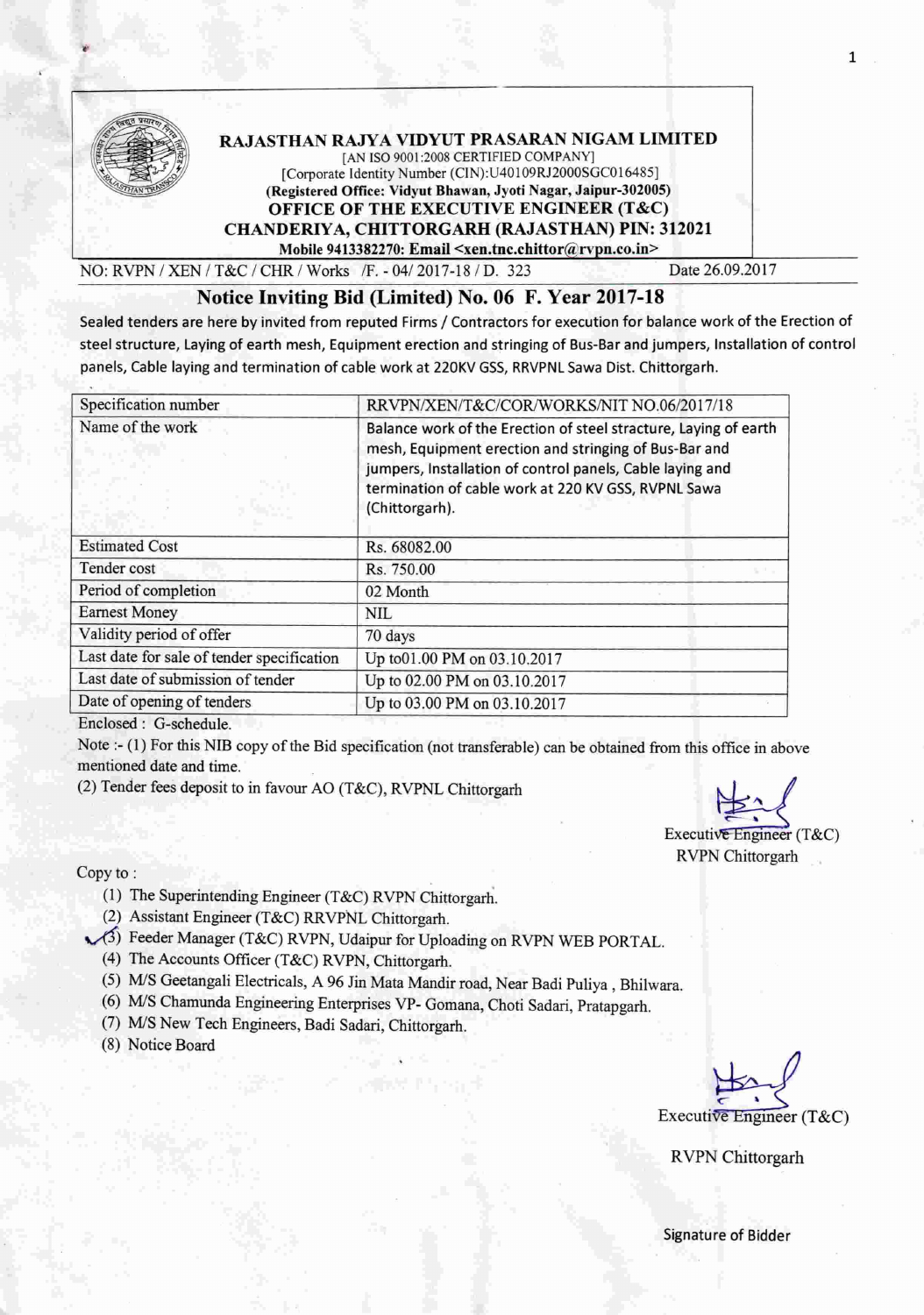## OFFICE OF THE ASSISTANT ENGINEER(T&C), RRVPNL, CHITTORGARH **G-Schedule**

## Name of Office:- THE ASSISTANT ENGINEER(T&C), RVPN, CHITTORGARH Name of work:- Balance work of 220KV switchvard at 220KV GSS S: as ner RSR 2017

|                | IN Altream of Work. Balance work of $220$ N y switchy and $220$ N y $0.55$ Section and $220$ N y $0.55$                                                                                                                                                                                                                                                                                                                                                                                                                                                                                                                                                                                                                                                                                                                                                                 |         |                                                            | as per DOR $2017$    |                   |
|----------------|-------------------------------------------------------------------------------------------------------------------------------------------------------------------------------------------------------------------------------------------------------------------------------------------------------------------------------------------------------------------------------------------------------------------------------------------------------------------------------------------------------------------------------------------------------------------------------------------------------------------------------------------------------------------------------------------------------------------------------------------------------------------------------------------------------------------------------------------------------------------------|---------|------------------------------------------------------------|----------------------|-------------------|
| Sr.<br>No.     | <b>Work Description</b>                                                                                                                                                                                                                                                                                                                                                                                                                                                                                                                                                                                                                                                                                                                                                                                                                                                 | Unit    | Rate<br>(Rs.)                                              | Qty.                 | Amount<br>(in Rs) |
| 1              | <b>EARTH-MESH WORK</b><br>B-1Laying of earthing risers with 50X6mm/50X10mm/50X12mm size M.S.Flat at a<br>depth of .80meter from top level of foundations, including excavation of trench of<br>required depth and back filling of the same transportation of M.S.Flat from site store<br>tolocation Welding /bolting to equipment/ structure and peaks of structures, laying in<br>the trench, welding to the earth mesh of M.S.Rod as per drawing, including of extra<br>length of M.S.Flat if required . Application of bitumen compound and covering with<br>bitumen impregnated tape on all welding joints, painting of all surfaces of risers above<br>ground level with red oxide and green paint for all type of soil prevalent at 0.80meter<br>below top level of foundation (M.S. Rod of above size & M.S. flat as required shall be<br>made avilable by RVPN) |         |                                                            |                      |                   |
|                | (a) In case electricity is made available by RVPN without charges                                                                                                                                                                                                                                                                                                                                                                                                                                                                                                                                                                                                                                                                                                                                                                                                       |         |                                                            |                      |                   |
|                | (iii) Soft rock/disintegrted rock                                                                                                                                                                                                                                                                                                                                                                                                                                                                                                                                                                                                                                                                                                                                                                                                                                       | Mtrs.   | 38                                                         | 100                  | 3800              |
| $\overline{2}$ | ERECTION OF SUB-STATION STEEL STRUCTURES colums, beams lighting<br>mast and equipment structure (excluding Circuit Breakers and Capacitor Banks) of all<br>types including transportation of structure members, nuts & bolts, washers, etc. from<br>site store to locations as required .Their assembly placing on foundation ,foxing of<br>template with foundation bolts as required, lavelling and preparing for grouting as<br>required but excluding grouting, erection after grouting and tightining & punching of<br>nuts & bolts (Maximum Height of structures up to 20 meters)                                                                                                                                                                                                                                                                                 | MT      | 2321                                                       | 1                    | 2321              |
|                | <b>BUS-BAR WORK</b>                                                                                                                                                                                                                                                                                                                                                                                                                                                                                                                                                                                                                                                                                                                                                                                                                                                     |         |                                                            |                      |                   |
| 3              | Stringing of 220KV, 132KV, 33KV & 11KV Bus Bar of ACSR conductor, including<br>transpotation of conductor , disc insulator , cleanoing and assembly of disc insulators as<br>required along with fitting of bolted type or compression type tension hardware as<br>made available (compression machine shall be provided by RVPN on rent free<br>basis), making up at one end stringing of conductors between the beams with specified<br>sag and tension ,also equalizing sag and fitting spacers and spacer T-clamps for twin<br>conductor for three phases of conductors in each buis section.                                                                                                                                                                                                                                                                       |         |                                                            |                      |                   |
|                | (ii) Single ACSR Zebra                                                                                                                                                                                                                                                                                                                                                                                                                                                                                                                                                                                                                                                                                                                                                                                                                                                  | Section | 1356                                                       |                      |                   |
| 4              | JUMPERS OF ACSR CONDUCROR (3Nos., Y-type) between bus to equipment or<br>between equipment to equipment bus to bus, including transportation of conductor,<br>dise insulatores and hardwere from site stores to location, cleaning and assembly of<br>dise insulators as required, cutting required length of conductors, making connections,<br>fixing of spacer, T- clamps as required tightening of clamps/ connectors, dressing etc.<br>for three phase<br>(ii) Single ACSR Zebra/ Panther conductor                                                                                                                                                                                                                                                                                                                                                                | Set     | 333                                                        |                      | 1356              |
|                | (ii) Double ACSR Zebra/ Panther conductor                                                                                                                                                                                                                                                                                                                                                                                                                                                                                                                                                                                                                                                                                                                                                                                                                               | Set     | 665                                                        | 30<br>$\overline{2}$ | 9990              |
| 5              | SRTINGING OF EARTH WIRE (Size 7/3.15mm or 7/4.00mm) including<br>transporation of earth wire, tension hardwere etc. from site to locations.laying and<br>cutting required length of earth wire fitting of bolted type or compression type<br>hardware as made avaible (compression machine shall be provided by RVPN on rent Each<br>free basis) making up to at one end stringing of earth wire between structure peaks<br>with specified sag and tension jumpering and connecting earth bonds for single earth                                                                                                                                                                                                                                                                                                                                                        |         | 292                                                        | 5                    | 1330<br>1460      |
|                | <b>ERECTION OF SUB-STATION EQUIPMENTS</b>                                                                                                                                                                                                                                                                                                                                                                                                                                                                                                                                                                                                                                                                                                                                                                                                                               |         |                                                            |                      |                   |
|                | Errection of current Transformer/Potential Transformer/ Capacitive voltage<br>Transformer with clamps & connectors on already erected steel structure including<br>transportation from site store to locations, fabrication of base frame, fixing of terminal<br>connectors, tightening of nuts & bolts etc. complete in all respect.<br>220KV CT/PT/CVT                                                                                                                                                                                                                                                                                                                                                                                                                                                                                                                |         |                                                            |                      |                   |
|                |                                                                                                                                                                                                                                                                                                                                                                                                                                                                                                                                                                                                                                                                                                                                                                                                                                                                         | Nos.    | 2529                                                       |                      |                   |
|                | <b>ASSISTANT ENGINEER'</b><br>(T&C) R.R.V.P.N.L.<br>CHITTORGARH                                                                                                                                                                                                                                                                                                                                                                                                                                                                                                                                                                                                                                                                                                                                                                                                         |         | <b>EXECUTIVE ENGINEER (T&amp;C)</b><br>RRVPNL, CHITTORGARH | 6                    | 15174             |